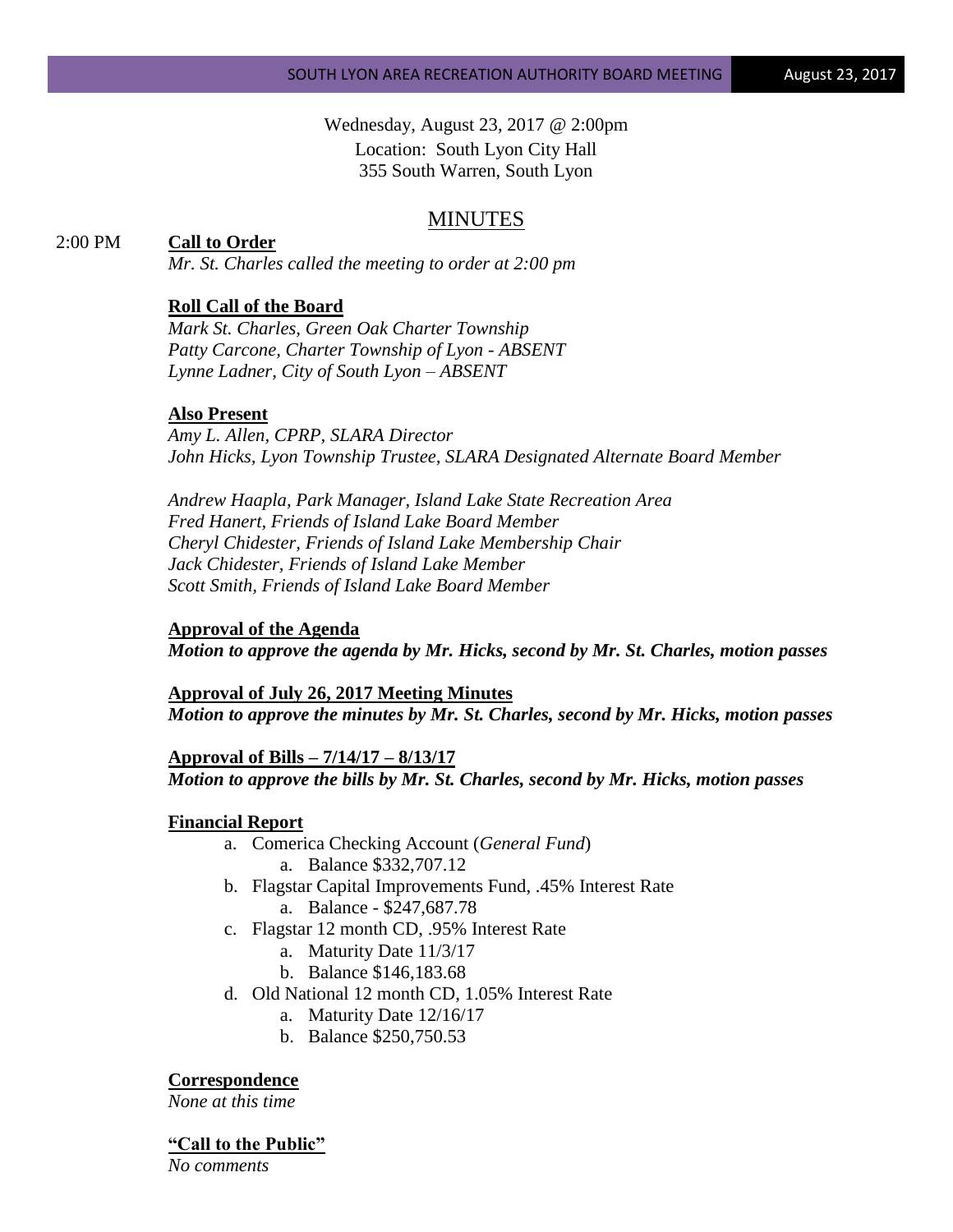### **I) Old Business**

## **1. Island Lake Playground Update**

*Mr. Haapla informed the board that the playground build is moving ahead. There have been 2 build dates set, September 6th is the first build and they are looking for mechanically inclined volunteers to help that day beginning at 8 am. The second build date is Thursday, September 7th. They are hoping to get around 35 volunteers that day. Everyone is invited out. Mrs. Allen will share the volunteer recruitment flyer on the SLARA Facebook page.* 

*The tentative ribbon cutting ceremony will be on September 22nd. Mr. Haapla will keep us informed when this date is confirmed. They would like representation from the SLARA to attend. Mr. Haapla also shared with the board a rendering of the proposed playground.*

## **2. SLARA Office Updates**

### **a. SLARA Staff Meeting Minutes**

*Mrs. Allen shared with the board items that were discussed at the SLARA staff meeting earlier in the day. The SLARA will be hosting a table at the Center for Active Adults Harvestfest Meet & Greet event on October 19th . Staff talked about creating more programs for the month of August moving forward as there is a real need in the community. The staff is also brainstorming off site locations that can host events during the school breaks.* 

*Mrs. Allen also shared that the entire SLARA staff is excited about the Island Lake Playground Build and Mrs. Allen inquired if the SLARA office could close down on September 7th so that the staff can take part in the build.*

*Motion by Mr. St. Charles to allow the SLARA office to close on Thursday, September 7th so that the staff can participate in the Island Lake State Recreation Area Playground Build, second by Mr. Hicks, motion passes.*

### **3. Member Updates**

*Lyon Township – There are a few new restaurants coming to Lyon Township including a Wrap Restaurant, a Novellas Pizza and Tim Hortons is under construction. Bob Martin has been hired as the new DPW Director in Lyon Township. On September 30th there will be a Motorcycle Ride and Color Run benefiting the Alliance of Coalitions for Healthy Communities prevention and educational programs developed to raise awareness of the dangers of abusing prescription drugs and the 52-1 District Court Veterans, Sobriety and Drug Treatment Court. The water system is getting started but still waiting on final DEQ approval.*

*Green Oak – The township is gearing up for Green Oak Days on September 16th. There will be 10-11 restaurants taking part in a "Taste of Green Oak". There will be bounce houses and Wildwind Equestrian will have horses on site. SLARA and the Center for Active Adults will also have tables. There were also be a shuttle bus to allow for better access for everyone. Timberview Development has had preliminary PUD approval. The Township is planning to get traffic studies done for various intersections in the area soon.*

### **II) New Business**

**1. Lyon Today Advertising Opportunity**